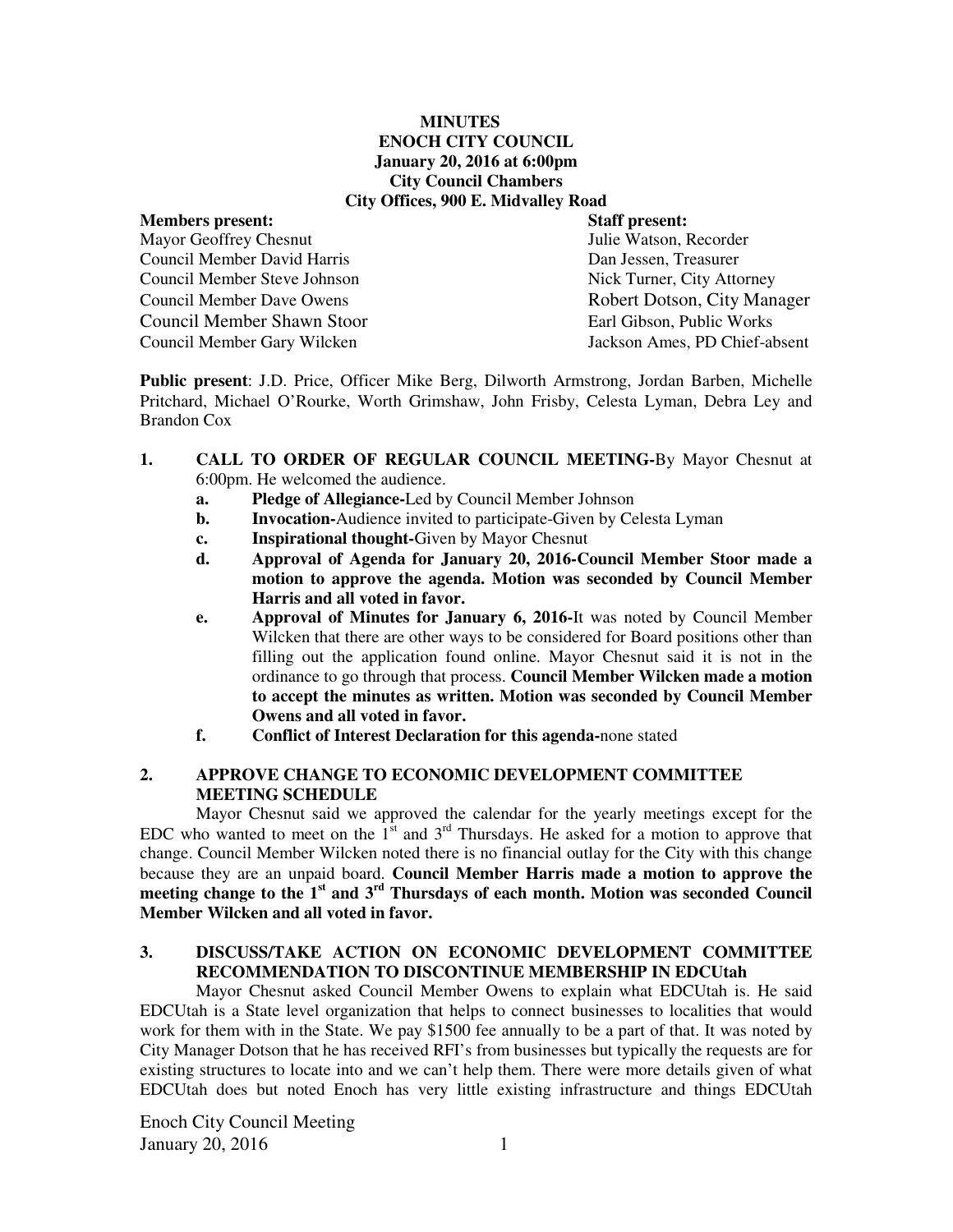requires. Council Member Owens said the EDC wants to use those funds to engage our local businesses at the Business Fair or perhaps start a business association. The EDC was unanimous in the decision to disengage with EDCUtah. City Manager Dotson added networking is always good but we don't always see benefit. After three years this is not of worth to us. Council Member Johnson said he applauds the EDC and is in favor of Enoch finding its own solutions. Council Member Owens told about more things the EDC is doing to find resources for our local business owners. **Council Member Harris made a motion to approve discontinuing membership in EDCUtah. Motion was seconded by Council Member Johnson and all voted in favor.** City Manager Dotson will send a letter to inform them.

### **4. DISCUSS ABANDONMENT OF PORTIONS OF RAVINE ROAD**

Mayor Chesnut said this is the next step after holding the public hearing in a previous meeting last year. Council Member Wilcken said he is opposed to this not because he is against abandoning these portions but it should be part of a package deal regarding the outcome of the entire roadway**.** He said this is a City road blocked off by an individual and letters have been sent to unblock it and to treat it like N. Enoch Road per the past Council. We give up our "ammunition" when we do the abandonment. If this is the next step to open the road then that is different but he does not want to do this first.

Council Member Owens asked how this is "ammunition"? Council Member Wilcken said if we negotiate and we have something to give we have more strength. If we give it up first then we don't have it. We need to keep the option "in our court". Ultimately we want to do the abandonment. Council Member Johnson said there are multiple issues here. If we do the abandonment due to existing buildings we could leave the rest hanging and not resolve the issue. Council Member Owens said later on in this agenda we are discussing further action to be taken. He does not want to leave it hanging. The abandonment is a non-issue. To be productive lets knock this out of the way and then talk about the rest of it. Council Member Johnson asked if we do this, is it with the understanding that the road would be opened? Mayor Chesnut said this action does not preclude the City Council from taking any other action. Council Member Wilcken said he resolved this is not his fight but as a representative of the City he is concerned that we finish the project and get the road open. If we choose to abandon those three portions he is fine as long as we open the road.

 Mayor Chesnut said the next agenda item is here because of that. We do our due diligence and complete the abandonment and then discuss the rest of the further action. Council Member Wilcken said the bottom line is if we are going in right direction he is supportive. Council Member Johnson said we have had endless discussions for months and talked to many people and we pretty much reached the unofficial determination. He thought it would be resolved but it did not come back in December before the Mayor and Council changed. This abandonment is an item for negotiation. If we vote away the one thing we have to negotiate with then maybe that is not so good.

 Mayor Chesnut said to that point we agree no one opposes the abandonment of these three portions. He suggested it may not be such a negotiating point because everyone knows we intend to do this. Council Member Stoor asked, "who is the enemy here"? Council Member Wilcken said the issue is the City has a road that has been blocked off. This came up because of another issue on North Enoch Road. Council Member Stoor said he looked at Ravine Road and it is dirt. There was a discussion of the past history of the old road. Council Member Stoor said it has not been used for some time now. It was noted that if a road is used for ten years it is established as a road. For a number of years an individual said it was abandoned and we believed that and acted that way. No one can find that it was ever officially abandoned. Council Member Johnson clarified that the legal descriptions are only for the three spots where buildings exist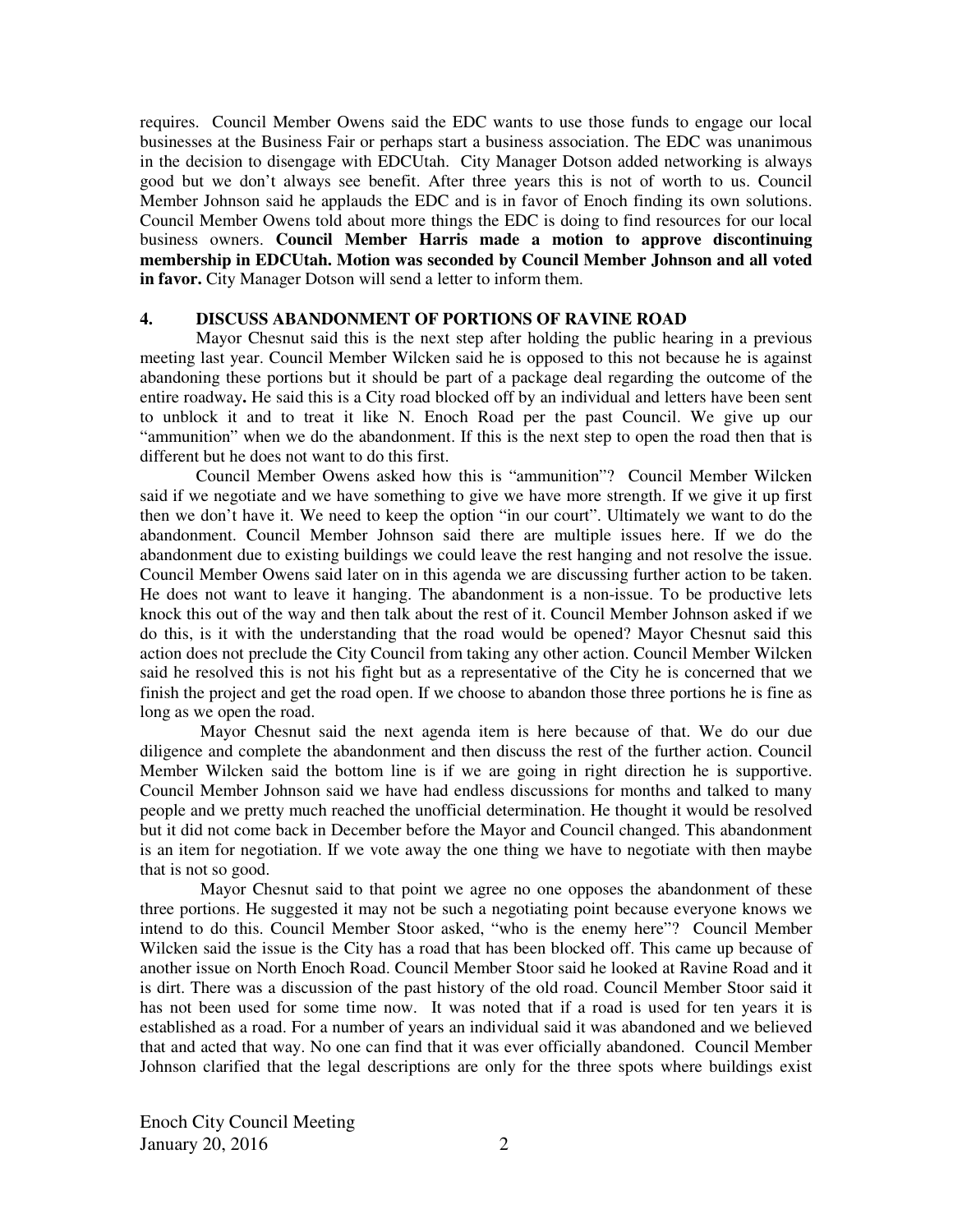now. Mayor Chesnut said the abandonment action only remains a negotiating point if you are willing to have your bluff called.

Council Member Wilcken said he is concerned that we don't lessen the City's ability to get this worked out. This seems to favor one party. He wants to be absolutely neutral and have no more arguing. Friendships and associations have gone bad due to this issue. It was not used because it was blocked off by a person. All previously agreed it is a road. Council Member Stoor said he is talking practicality for what is there. Council Member Wilcken said we get Class C road funds for Ravine Road so there are funds for improvements. We budgeted \$3000 for that too. Another citizen came forward to say "treat me like you did him". Council Member Stoor agreed with that. We made mistakes and now this is a way to fix it.

Council Member Harris said he was part of this process in the development going in and there were no protests in public hearings when development came forward. Mayor Chesnut asked Earl about the road. Earl said we did grade it and maintain it before because we do have utilities in that road all the way through. He described where the fence was put in. Council Member Wilcken explained that letters had been sent by previous City Managers demanding the road be opened but they were ignored. Council Member Johnson said everyone wanted the Stake Center to come in. Now people say they want the road opened to get there. Council Member Harris said the Planning Commission went forward with the understanding that the road was abandoned. That was what they were told. City Attorney Turner added a point speaking as legal counsel. They do not recommend the Council try to take back the portions encroached upon. Understanding the concerns he echoes Mayor Chesnut's point. They do not counsel this and it is not a bargaining chip. This is a moot point. Take steps to clear that up then move on down the line. That is their recommendation. Mayor Chesnut said we have a solution that is palatable for these three portions but unresolved issues continue on and can't be ignored. He said take the necessary steps agreeing with City Attorney Turner.

# **5. ORDINANCE NO. 2016-01-20 AN ORDINANCE ABANDONING PORTIONS OF RAVINE ROAD**

**Council Member Owens made a motion to approve Ordinance No. 2016-01-20, an ordinance abandoning portions of Ravine Road. Motion was seconded by Council Member Stoor and a roll call vote was held as follows:** 

| <b>Council Member Harris-Yes</b>  | <b>Council Member Stoor-Yes</b>  |
|-----------------------------------|----------------------------------|
| <b>Council Member Johnson-Yes</b> | <b>Council Member Wilcken-No</b> |
| <b>Council Member Owens-Yes</b>   | Motion passed 4 to 1             |

#### **6. DISCUSS/TAKE ACTION ON FURTHER ACTIONS ON RAVINE ROAD**

Mayor Chesnut said it would be apropos to discuss the memo in the packet. City Manager Dotson gave a recap of the memo saying he and Council Member Wilcken spoke about this and discussed N. Enoch Rd. and Ravine Road. This was an opportunity to bring options forward and he read the memo. The City would offer cooperation with all to improve N. Enoch Road with cattle guards instead of a fence and the City would improve that road too. Council Member Wilcken said the only person who benefits from cattle guards is Worth Grimshaw. Council Member Wilcken said Spencer Jones offered to put in the cattle guards because he is in and out of there all the time so it benefits many going that way. Council Member Wilcken felt the City should cooperate so this is mutually beneficial to all and be done with it. There are more property owners than just the one involved on N. Enoch Road and closing the road was a hindrance to them.

City Attorney Turner said with the agenda item has not noticed anything about talking about N. Enoch Road so that should come on another agenda when it is noticed as an item for discussion.Mayor Chesnut said we should talk about what the City might do with Ravine Road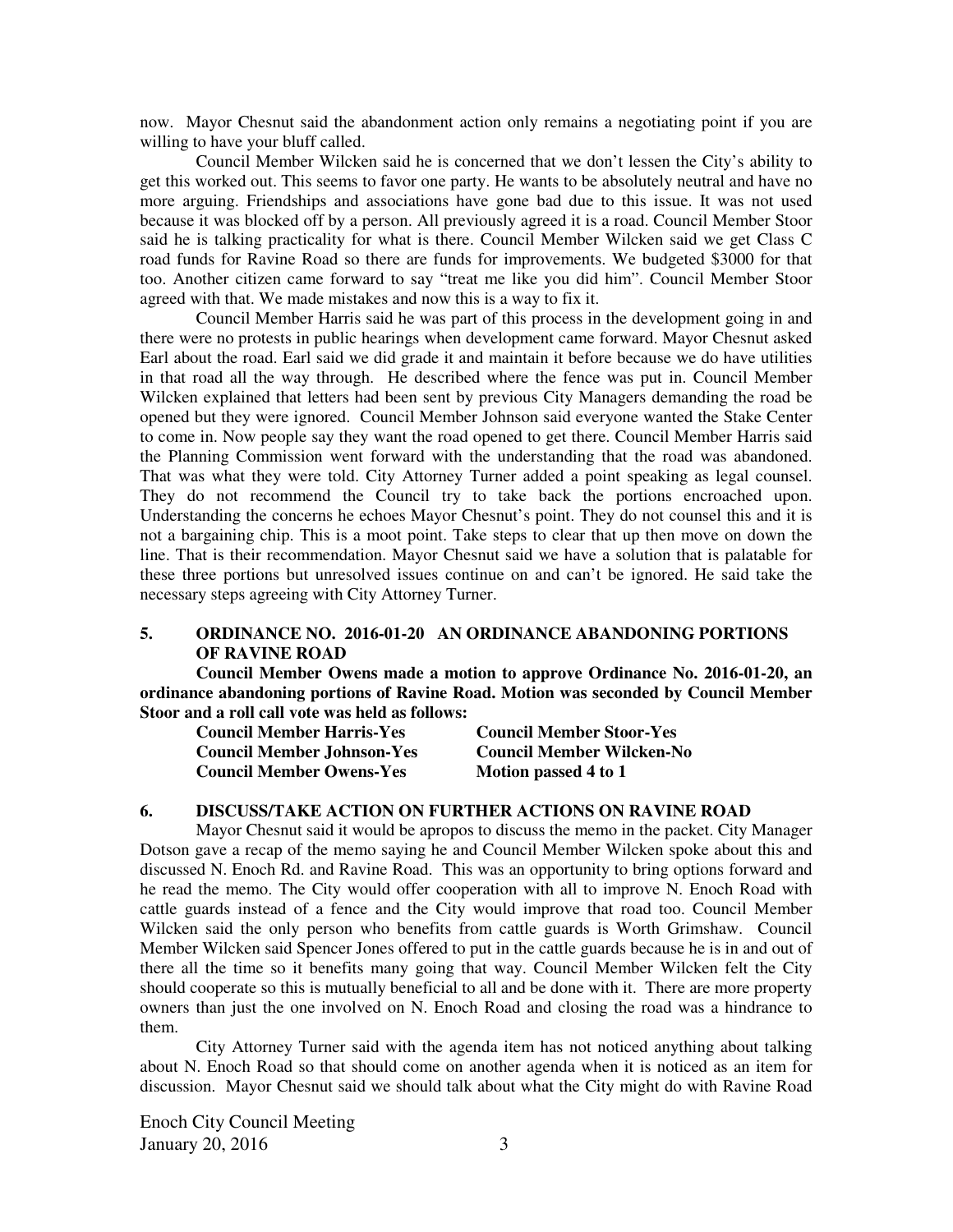noting we will talk about N. Enoch Road another time. Council Member Wilcken said this compromise is an attempt to deal with both issues. There was a brief discussion of the cost of cattle guards which can be \$40,000 to \$70,000. Dan asked, for the record, does anyone know if Spencer's offer to pay for cattle guards is still good. City Manager Dotson said we would get answers and put it on the next agenda to discuss N. Enoch Road.

Getting back to Ravine Road Council Member Wilcken said he still sees it as a City road and it should be opened and improved. We have an obligation to abandon all of it or open it and take care of it. Council Member Stoor noted much of the road is not usable talking about Brian Johnson's place. Council Member Wilcken said someone blocked it and we have to compel them to open the road. There are no insults or accusations here. We have a road that has been blocked off and it should be opened and maintained. Council Member Wilcken said we have budgeted to make improvements to make it usable and parts would have to be rerouted to do that.

Council Member Harris said to make it a 50-foot roadway we would have to use eminent domain. He agrees we need to treat all the same and be even handed across the board but the two situations are not "apples to apples". He has an issue with opening the section between Heather Hue and Brian Johnson's house because it would create a dangerous intersection. Council Member Harris said in the recent public hearing traffic flow was cited as an issue for residents in the area. The Planning Commission deals with traffic flow when they designate types of roads. Where Ravine meets Enoch Road if that remains blocked off it becomes a long cul-de-sac and there are advantages to that although convenience is not always one of them. Where Ravine meets Enoch Road there is a separate planned road that comes from Highway 91 and continues to the west. It may be part of the county belt route. Ravine Road traffic would flow west where it meets a major collector road which is a planned road and have access to major collectors into Cedar City. In terms of traffic flow opening Ravine Road is a bad idea because we don't want traffic on residential roads. Major traffic should be on collector roads.

 Council Member Wilcken asked how we resolve this. We do what is right for the City Council Member Harris said. From a planning standpoint leaving it blocked off is the better thing to do. A 20-foot wide road would be looked on as poor planning and dangerous. Strictly from the planning standpoint it is a bad idea.

Council Member Johnson said the argument is that no one wants Ravine Road open but if it is there will tons of traffic on it. Council Member Harris said there will be more development coming in the future. Council Member Johnson said most traffic now goes down Heather Hue from the Stake Center. By opening Ravine Road we are dividing the danger. Council Member Wilcken maintained we have a road. Are we going to open it or not? Council Member Johnson said we do have utilities under that road. It was noted easements would be maintained and we have access to them no matter what the outcome of the road.

 Council Member Harris asked if Council Member Johnson wants to spend money to pave that road. Council Member Harris said it is a bad idea to cut a street into there and create an intersection because traffic should go to major collector roads. It is not a legal size road and it will cause traffic problems. Council Member Johnson asked how this connects to the belt route and Council Member Harris recapped again giving the points of major collector roads rather than sending traffic through neighborhoods. Council Member Harris said he is addressing concerns heard in the public hearing. Council Member Johnson said he wonders who we are representing. There was a petition signed only by those living over there. Other citizens want it open and we have budgeted funds. Historically it was a road and used until it was fenced off. Only those living there are opposed.

Council Member Wilcken said it boils down to if we have a road and if declared a road how do we say we won't open it up. An individual put up a fence. We are talking about minor improvements which are funded. Council Member Johnson said the City Council can do what it wants but our staff has put in a lot of work on this too. Multiple people came up with this plan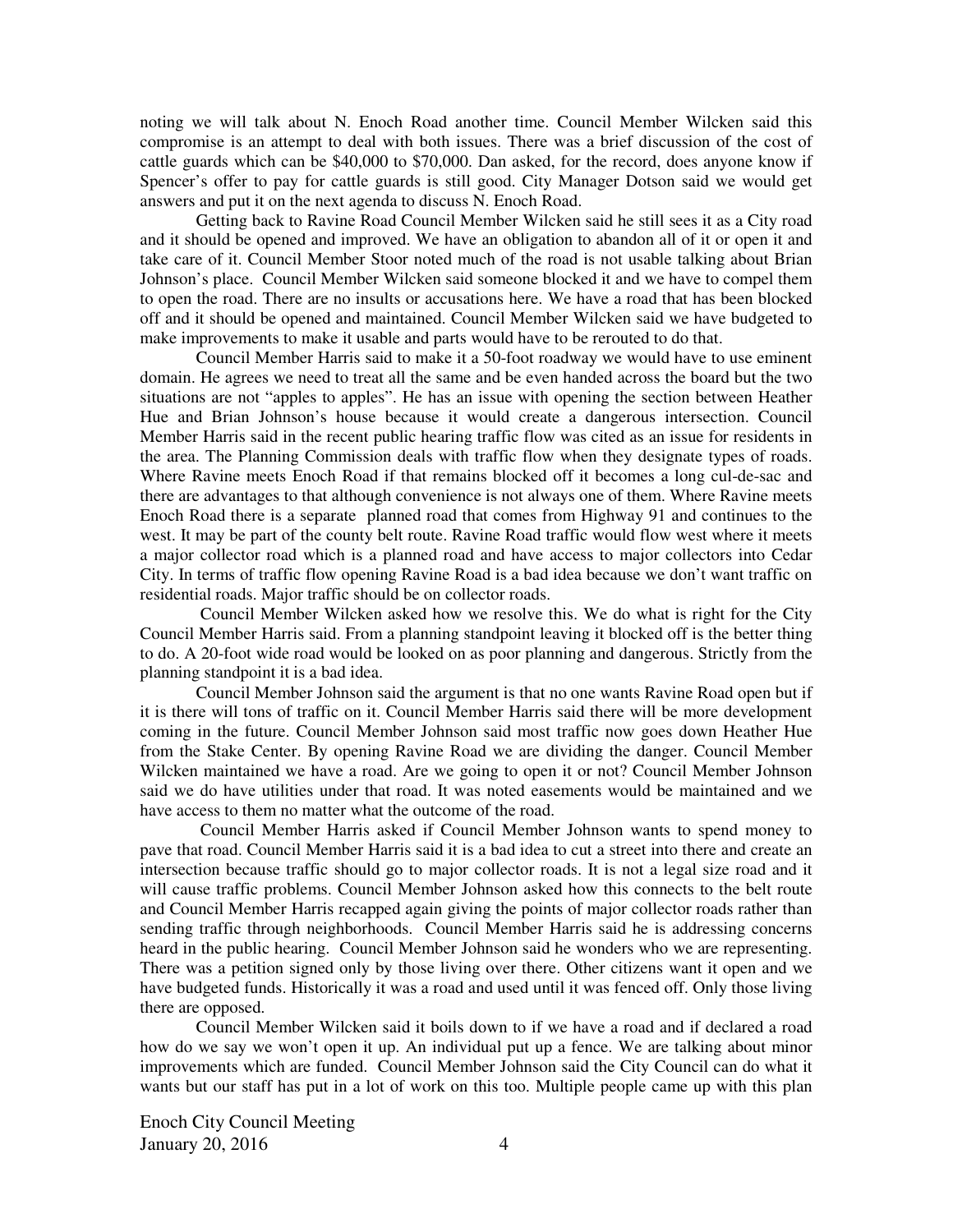and we are throwing that out. City Manager Dotson said to clarify staff did not come up with this plan. He was asked to put the memo out proposing this compromise as a possible solution.

 Mayor Chesnut said our duty is to the City and we should approach it that way. We should not allow a precedent for any citizen to use against another. He counseled the City Council to be mindful of that. Mayor Chesnut said there are two alternative proposals. If there is to be any further abandonment besides what we just passed it would require another public hearing. We could also have a motion to spend the money and start putting the road in. If a 20-foot roadway is put in it does not affect other property owners. Given the development existing there now it would require the City to cut existing curb, gutter and sidewalk to open the road. That is what the discussion has led to so far Mayor Chesnut recapped.

Council Member Johnson said he is a proponent of private property rights. This is a City roadway. Council Member Wilcken said both parties are doing what they believe is right. We cannot get everyone what they want. If we have to have a 50-foot roadway in the development process we require that the developers build the road to City specifications. Dan said the City does not own the property but the City declared it a road due to what State statute says.

 Council Member Wilcken asked if the Council has an issue to open the road even if it is not a 50-foot road. If further development comes the developer would have to improve the road to City standards. Council Member Harris said he is uncomfortable with a road that is not to code. It is not wide enough and in terms of the intersection it is definitely not to code. Mayor Chesnut confirmed that the angle the road as it exists now is what Council Member Harris's concerns are about. Dan said Brian's house is not in a subdivision but is a parcel. If it comes to the City the City could require him to fix the intersection. Council Member Harris said there are areas of town where other mistakes have been made. We don't want to act and create a road that is out of code just because it exists elsewhere. This needs to be a correctly planned road.

City Attorney Turner said to clarify Ravine Road is prescribed by statute. You can't do anything outside that. What happened after ten years is someone attempted to block usage and that does not mean there is not a road in existence. Do you allow that road to remain closed? It is logistically closed and those are pressing issues City Attorney Turner said.

Council Member Owens suggested three things; #1-we could put Ravine Road on the next agenda to vote to abandon all of it or #2-if we want to open the road then we discuss how we do it the right way. If we abandon the whole road it is a non-issue. And # 3- we consider the memo on N. Enoch Road and look into that separately.

Mayor Chesnut summarized three proposals for action and he asked for a motion on any of those to state a specific action. City Attorney Turner said the motion should give staff specific instructions.

 **Council Member Johnson made a motion to restore Ravine Road how it was before the fence went in, remove the fence and grade the road so it can be driven on.** Mayor Chesnut asked if that included removal of existing curb and gutter. **Council Member Johnson restated his motion to restore the road to how it was and grade it for access which includes removing curb, gutter and sidewalk to make the road passable. Council Member Wilcken seconded the motion. Council Member Johnson and Council Member Wilcken voted yes. Council Member Harris, Council Member Stoor and Council Member Owens voted no so the motion did not pass.** 

Mayor Chesnut asked for another motion.

**Council Member Wilcken made a motion to put it back on the next agenda to talk about the compromise presented in terms of trying to make parties happy with a solution for N. Enoch Road and Ravine Road.** There was no second needed or voted upon because it was already stated this is going to be on an upcoming agenda. City Manager Dotson questioned the need for the City Council to try to orchestrate a compromise. City Attorney Turner said you can't force a compromise. Address the two issues that affect the City and what the City wants to do.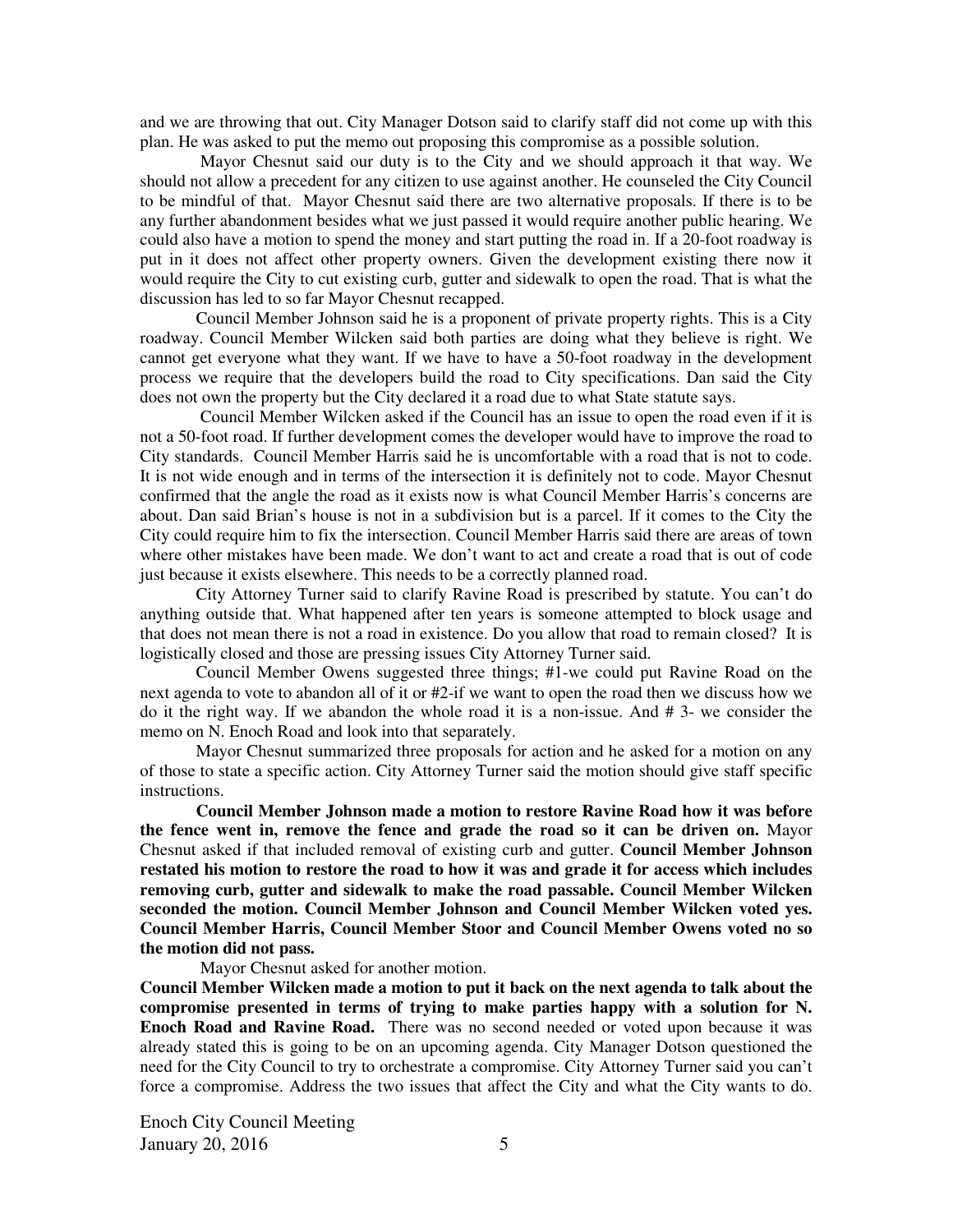Your allegiance is to the City and what is best for the City. If there is a lawsuit it will be from one or the other against the City and we are protecting the interests of the City and its residents.

Mayor Chesnut asked if any there were any other motions. Council Member Owens said his thought is Enoch Road is fair to discuss but has no relevance to Ravine Road. City Attorney Turner said again this is another agenda item to talk about abandoning Ravine Road. Council Member Owens said he would like to set an agenda item to set a public hearing in regard to abandoning other sections of Ravine Road. It was noted we usually have an ordinance in advance that says what we are intending to do and then we set the public hearing on that. Mayor Chesnut said we would work on having that ready.

Earl added regarding the conversation on the intersection, it is not an illegal intersection and he explained how the road is laid out saying it would be a safe intersection. Specifications for construction of intersections are both State and Federal statutes and do not pertain to cities. When developers build a subdivision it is to our specifications. Intersections where they connect onto major roadways go by State or Federal rules. It is not out of code or illegal to build an intersection within Enoch City. No action was taken tonight.

### **7. DISCUSS CEDAR VALLEY (IRON COUNTY) GROUNDWATER MANAGEMENT PLAN**

Mayor Chesnut asked City Manager Dotson to explain. City Manager Dotson said the State allows the State Engineer to create a groundwater management plan and he has commenced the process in this valley. This has happened elsewhere in the State already. He gave details of the Enterprise/Beryl area plan adding this is very complex. He condensed the matter to say the State Engineer has over appropriated water rights in our area 73 Cedar basin. Over the years the UGS and USGS and State Engineer said that we are over pumping the aquifer which means we take more out than is replenished by snow and rainfall. To fix it the State Engineer will not let you pump the water. Only a judge can take away water rights however water rights can be reduced. Included in this management plan are Cedar City, the Conservancy District and Enoch City.

 Council Member Wilcken said he was in attendance at the Water Board meeting and the State Engineer's meeting. He clarified saying using Iron County in the name differentiates us from a place called Cedar Valley up north. This does not include all of Iron County however. City Manager Dotson gave more details on the boundary to be included in the plan. The general idea is we brought this to the Water Board for a recommendation to the Council. The meeting with the State Engineer on January 7<sup>th</sup> started the talks. "X" amount of water rights need to be disposed of, adjudicated or somehow made to no longer exist. About half of what is out there needs to be gone. The State Engineer asked for comments to be submitted by February  $12<sup>th</sup>$ .

City Manager Dotson said he gave ideas to the Water Board about possible concessions Enoch City could make. They concluded we want to be involved in the process but they thought it would be good to hold off on giving specific details right out of the gate. City Manager Dotson told about what an "adaptive" management plan could do such as changing to crops that use less water. He explained how the dates of water rights are so important; first in time, first in right. He stressed that this is a huge deal that will impact growth and how we use our water. Dan said we are working on a new rate model to encourage conservation. If we can't agree then the State will tell us what to do. City Manager Dotson said in talking to others there are ways to solve this without getting militant about it. Those who use the water should come up with solutions. There was more discussion of how this over pumping situation occurred and it was noted mistakes were made but now it is time to correct them. Council Member Wilcken said we have ideas for the City but we should not offer those out front right now. Mayor Chesnut agreed but thinks we should be more proactive adding the distinction in this valley is we are one of the "big dogs" as a municipal water provider to a large population. City Manager Dotson said he created a position paper on this and the Water Board agreed but wanted to have a position to negotiate from. Mayor Chesnut

Enoch City Council Meeting January 20, 2016  $\qquad \qquad$  6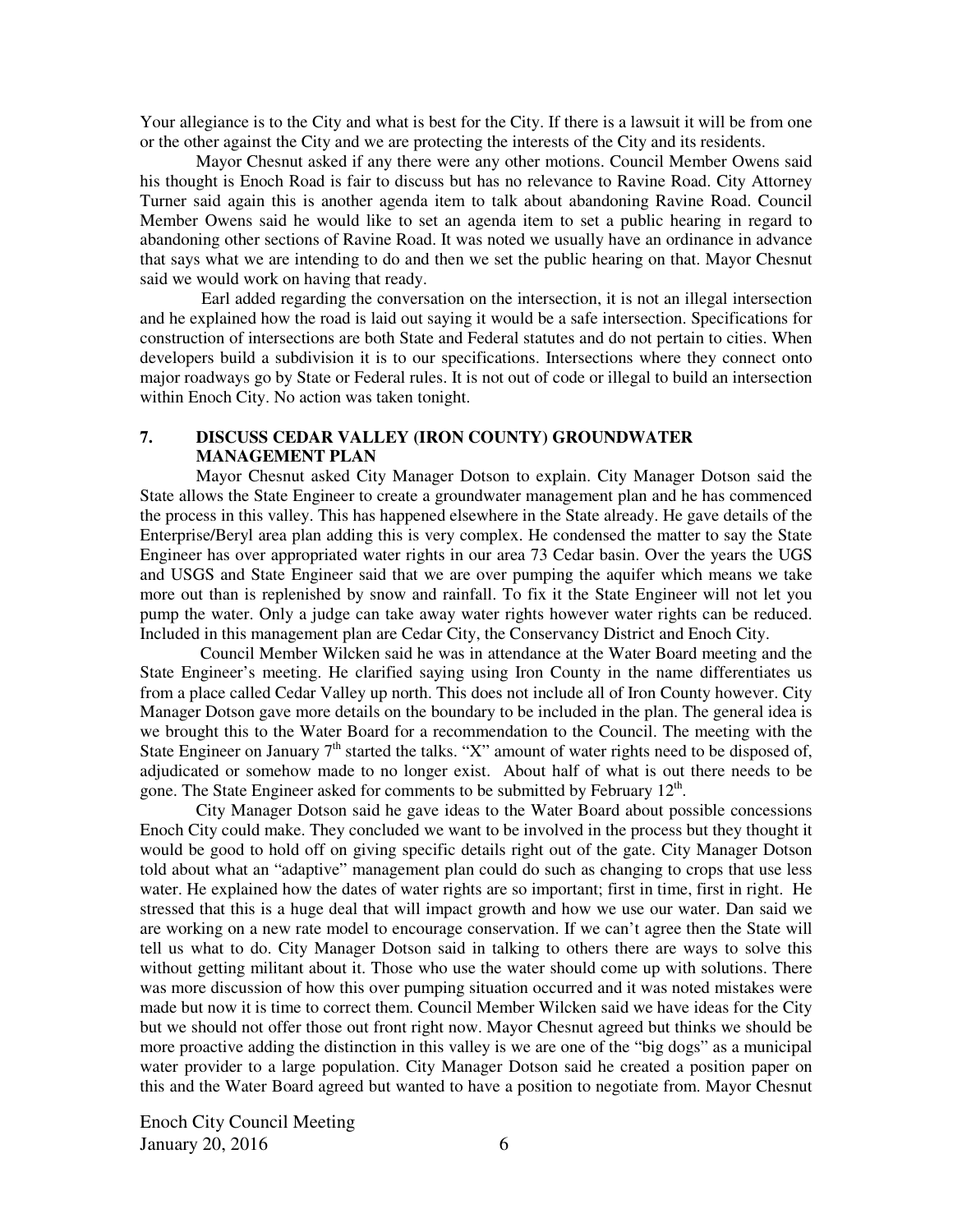asked if we should have something ready for our agent to discuss. It is early in the conversation and the Water Board will stay involved and will be ready to contribute in a healthy environment when the time comes. We have more water rights than we use but with total build out it will not be enough. Council Member Wilcken said we will defend our position and work to fix it. No action was taken.

# **8. ADJOURN TO CDRA MEETING**

Mayor Chesnut asked for a motion to go into the CDRA meeting. **Council Member Harris so moved to close the regular meeting and go into the CDRA meeting. Motion was seconded by Council Member Stoor and all voted in favor.** 

# **9. PUBLIC COMMENTS**

Worth Grimshaw said in the discussions he keeps hearing they are talking about a 20-foot road and he does not know where that comes from. Before Enoch City was incorporated it was Highway 91 and then a State Highway and then a county road. He understands that 20 feet was abandoned for Brian Johnson's yard. That leaves a 46-foot road in that area and that needs to be considered. Utility lines run under the road and if the road is modified it should be the road in the subdivision and not the original road. It could go straight through as a 46-foot road and the City should get the other 4 feet to make it 50 feet wide if that is the City's road requirement. Be aware of that and have staff check the numbers out.

# **10. CORRESPONDENCE-**none

# **11. COUNCIL/STAFF REPORTS**

Earl Gibson reported the crew is doing maintenance work on equipment inside while it is cold.

Mike Berg representing Chief Ames said the PD is starting a Citizens Academy which we last held in 2008. It was a very popular event and he gave the details of how it works. This training is an in depth look at a "day in the life" of a PD officer and shows how community policing works. The application will be available online soon. He said the PD is attending the funeral of slain Officer Doug Barney in Salt Lake next Monday. They have room for three others to ride with them and he invited the Council and Mayor to come with them. He said this affects everybody when an officer dies in the line of duty. He said they would leave at 6:00am and be back by 5:00pm. He asked the Council to be mindful of the risks the PD takes every day and that a "thank you" would mean a lot. Mayor Chesnut asked if they were involved with the tragic situation yesterday and Mike said he was there and approaching the door when the shot went off. He added we had a similar event in Enoch the same day and the Sheriff's department came to help us.

City Manager Dotson said he will be attending another CIB funding meeting in Salt Lake on February  $3^{\overline{rd}}$ . He reported there was a meeting with the SUU President and with the director of the Leavitt Center intern program who is working on getting an intern for the City. The Leavitt Center pays them. We had an intern a few years ago and he did a great job of helping us.

Mayor Chesnut said he is the gatekeeper of the agenda and he wants to discuss how items can be put on the agenda when they are something other than regular business. He asked that Council Members bring up an item in the meeting and get a second to that item being put on the agenda if they have a special thing to initiate. Council Member Johnson submitted an item recently and if one other Council Member seconds the item it will be placed on the next agenda. That gives more control over the agenda for City Council members because this is their time too. City Manager Dotson said as staff we want to be helpful and when pending items are discussed and seconded Staff will give a fiscal review of the proposal and our City Attorney will give a legal opinion so the Council Members have all the facts when the item is discussed in the next meeting. Council Member Johnson added this is not only for something individuals on the Council would